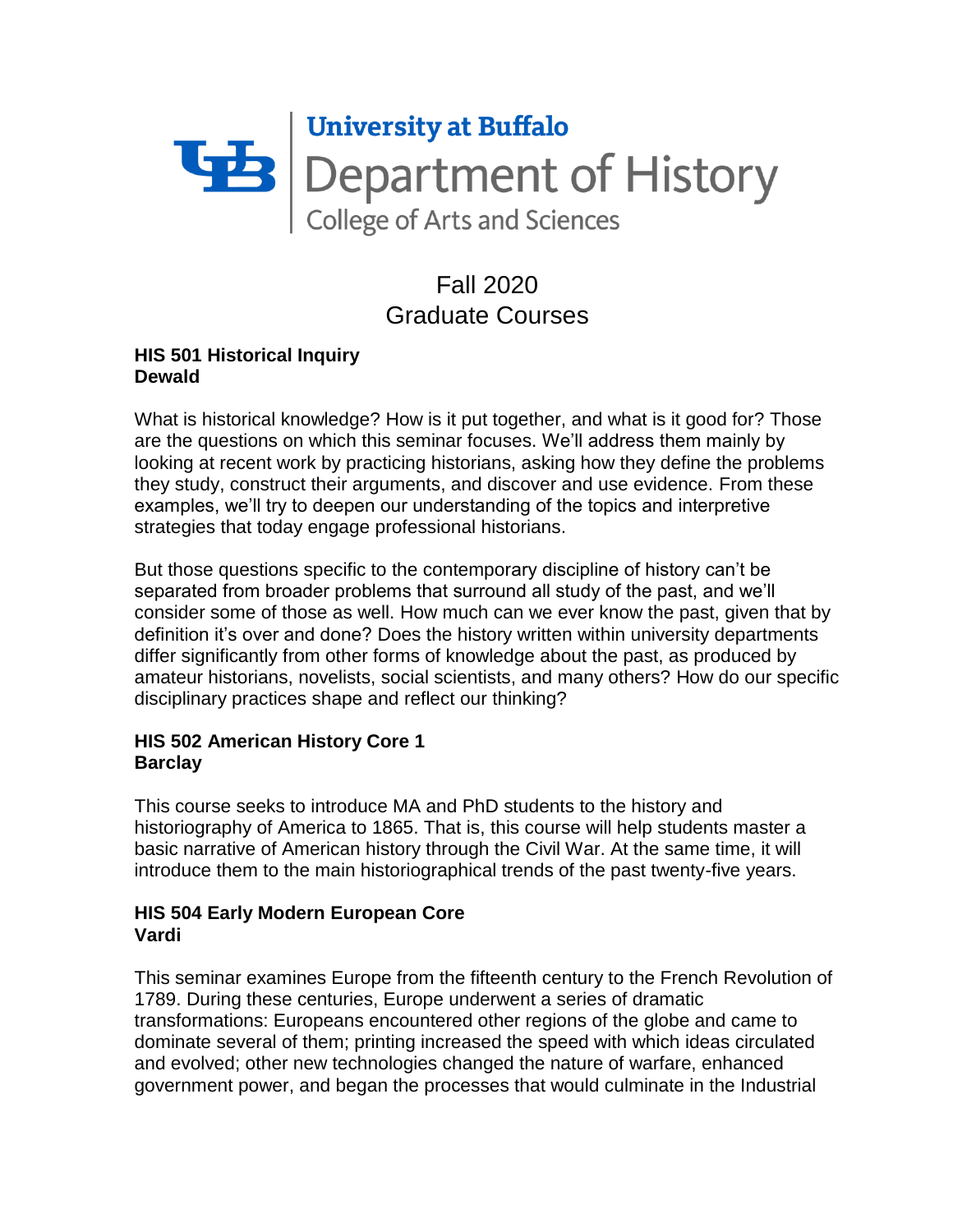Revolution. The seminar seeks to provide students with an overview of these changes, and to sketch the main lines of current historical thinking about them.

For this reason, seminar readings will be drawn from recent monographs and other scholarly studies of the period; no textbook will be assigned, but students whose knowledge of the period is weak will be expected to acquire such background knowledge on their own, through reading in standard textbooks and/or Wikipedia. Three short (about ten pages each) essays on the assigned reading will be required, each counting for about 30 percent of the course grade. The remaining 10 percent of the final grade will be based on contributions to seminar discussions.

#### **HIS 544 History of the Body Liu**

Why is there a history to the body? If we assume that our biological bodies have remained largely unchanged since antiquity, what account for the diverse perceptions and experiences of the body throughout history and across cultures? Why does a study of the body matter in historical inquiries? This seminar seeks to explore the rich cultural history of the body by reading monographs in the fields of history, anthropology, literature, and philosophy, which encompass both theoretical analyses and empirical studies of the body in varied contexts. The course focuses on, but not limited to the history of medicine, and scrutinizes issues of sick bodies, dissected bodies, gendered bodies, disabled bodies, dead bodies, non-human bodies, among others. In addition, the course discusses extensively the history of the body beyond the Western world, and explores how the body is differentially understood and practiced in Asia and in Africa. In the end, by reading the body literature across disciplines, this seminar aims to not just inspect the body in various times and places, but also illuminate the understanding of our own bodies in the contemporary world.

#### **HIS 549 Topics: US and the World G. Zubovich**

This course surveys the myriad of ways Americans have engaged with peoples abroad. In addition to foreign policy, Americans have gone abroad as tourists, missionaries, and musicians, they have flooded foreign markets with consumer goods, taken part in human rights organizations, received immigrants, and waged wars across the world. This course will introduce students to the methodological debates about the field of U.S. and the World. It will cover both American influence on foreign peoples and the impact of the world on the history of the U.S. in the twentieth and twenty first centuries.

# **HIS 559 Colonial Latin America Core Langfur**

This seminar concentrates on the formation and transformation of racial, ethnic, and gender relations and identities in colonial Latin America and the wider Iberian Atlantic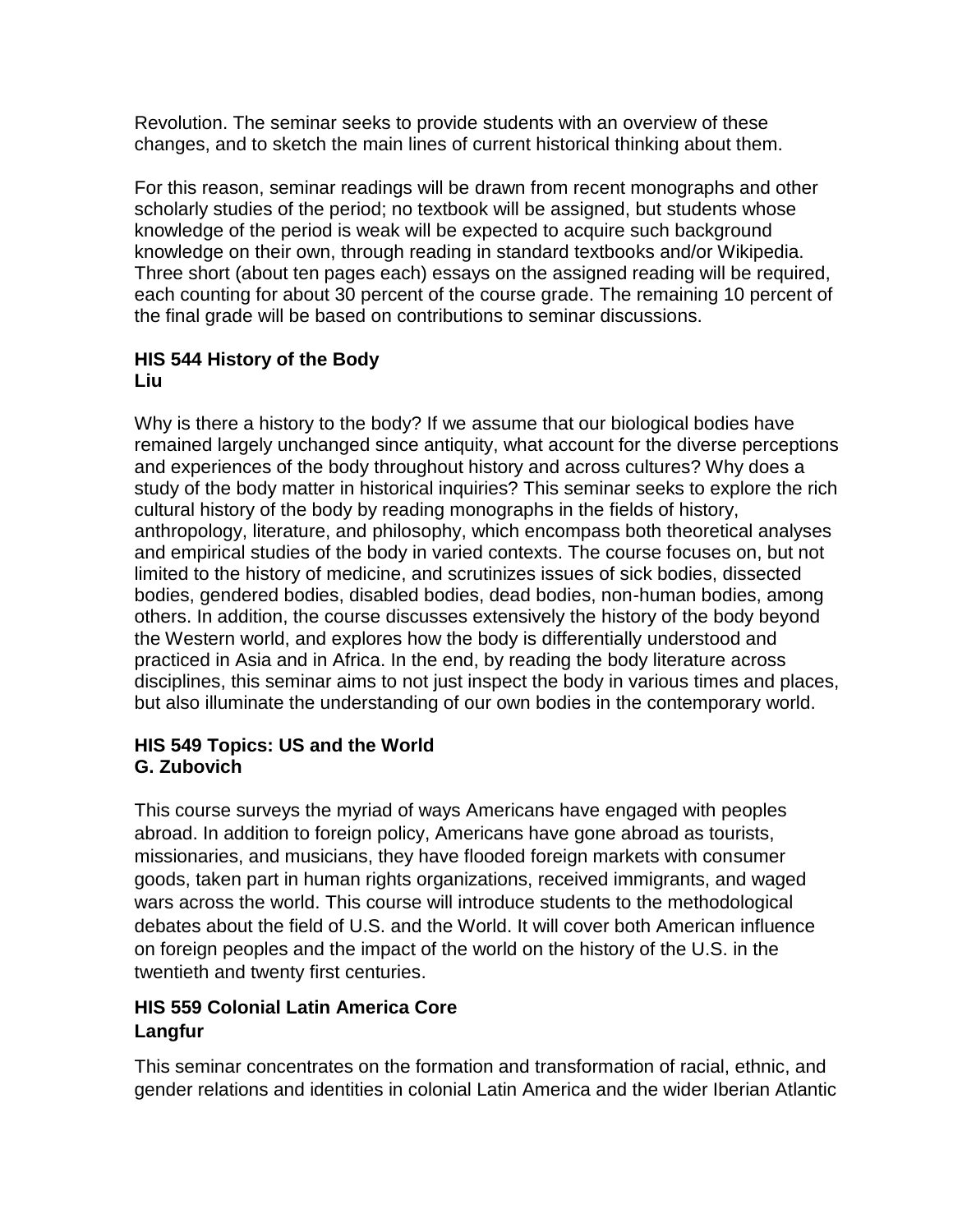world. Examining the historical literature on Spanish and Portuguese America between1492 and the early nineteenth century, students will consider how historians have posed and answered questions concerning the legacy of contact, conflict, and cooperation among men and women of indigenous, European, and African origin. How did native peoples define themselves in the face of European conquest? How did Europeans view the original inhabitants of the New World? How did transplanted African cultures, disrupted by slavery, persist or assume new forms in the Americas? How did women navigate restrictions placed on their conduct by a patriarchal church and secular society? To what extent did colonists develop new American identities incompatible with European colonial control? By delving into scholarship concerning these and other themes, students will probe how historians have made sense of Latin America's colonial period and its role in shaping the vast region that now comprises the southwestern U.S., the Caribbean basin, Mexico, Central America, and South America.

Students focusing on the Atlantic world, early America, early modern Europe, global colonialism, race and gender relations, identity formation, and subaltern studies will find this course valuable. As one of our graduate program's "core" seminars, it is required for history doctoral students who wish to offer Latin America for the major field of their oral examinations. For others, background in the field is not required, nor is training in Spanish or Portuguese.

#### **HIS 564 Imperialism and Decolonization McDevitt**

The purpose of this course is to introduce students to the study of modern European imperialism and its aftermath since the 17th century. It will not be a survey course and therefore coverage will not be the aim. Rather it will exploring different approaches to the rise and fall of imperialism. By examining the way the history of imperialism has been written and discussing the major issues of the literature, it is hoped that students will gain a broadened understanding of the complex process of imperial expansion and retraction.

# **HIS 635 Special Topic: Research on Spatial Methodology and History Wolcott**

The last decade has witnessed a "spatial turn" in historiography that has profoundly influenced a variety of sub-fields in History. This course will introduce students to this literature and allow them to develop an independent research project in which a spatial framework is used. Such projects could range from topics in urban history, public policy, geography, or cultural history. The first month of the course we will meet on a regular basis to discusses relevant historical and theoretical works. The remainder of the course will be spent working on your research papers, meeting periodically with me to discuss your projects, engaging in peer review, and presenting your projects to the class.